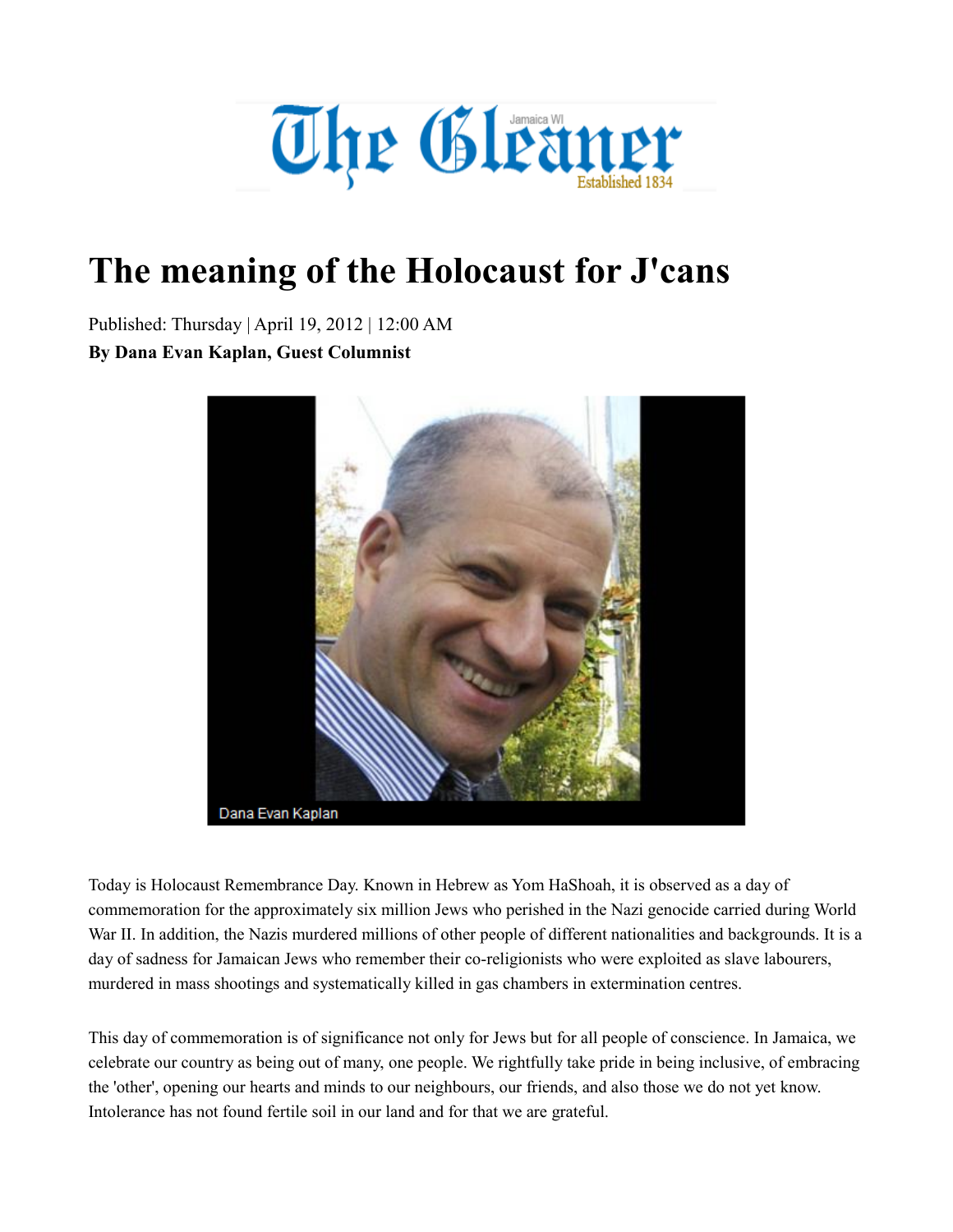It is important to understand the way that intolerance can lead to persecution, and in the case of the Holocaust and, unfortunately, a number of other even more recent cases, mass murder. The Holocaust was a singular event of such a magnitude that it is scarcely possible to conceptualise it, much less to comprehend its meaning.

Nevertheless, we must try to understand what happened and why.

## **Astounding**

The word Holocaust has been used in English to refer to large-scale massacres, but since the early 1960s has referred specifically and exclusively to the genocide of the Jews by Nazi Germany. The biblical Hebrew word Shoah means calamity and became the standard Hebrew word for the Holocaust already in the 1940s. What is astounding is how the entire German state apparatus became involved in the killing process.

The German Ministry of the Interior checked birth records to find out who had even one quarter Jewish blood. The German Ministry of Finance oversaw the confiscation of Jewish property. The post office delivered the denaturalisation notices depriving German Jews of their citizenship and then later delivered the deportation orders sending those same people, many of whom had served the country loyally in World War I, to their deaths in concentration camps.

The Nazis believed in eliminationist anti-Semitism, the hatred of Jews for reasons connected to their Jewish heritage. Anti-Semitism was manifested in many ways, beginning with subtle social discrimination and escalating into violent mob attacks until it culminated in mass murder. We hopefully learned the hard way that hating any person for their very existence is something we need to avoid at all cost. What may seem to be harmless prejudice today can turn into viciousness and wanton destruction tomorrow.

The Holocaust has dramatically changed how Christians view Jews and Judaism. Many Christian ideas and images provided the background in which European anti-Semitism developed, making it that much easier for the Nazis to dehumanise the Jews and then murder them. Shockingly, few voices were raised in protest. As Holocaust historian Saul Friedlander writes, "Not one social group, not one religious community, not one scholarly institution or professional association in Germany and throughout Europe declared its solidarity with the Jews."

## **Severe punishment**

Relatively few individuals were willing to hide the Jews in Germany and other European countries. One reason was that the Nazis threatened severe punish-ment for anyone caught helping Jews in any way. In Poland, for example, the punishment for assisting a Jew in any way was death. Nevertheless, if average people had protested just a few years earlier, the Nazi barbarians would never have been able to get to that stage. We learn that evil must be confronted sooner rather than later. Turning a blind eye to horrible deeds based on hateful ideology is unlikely to bring about a just result.